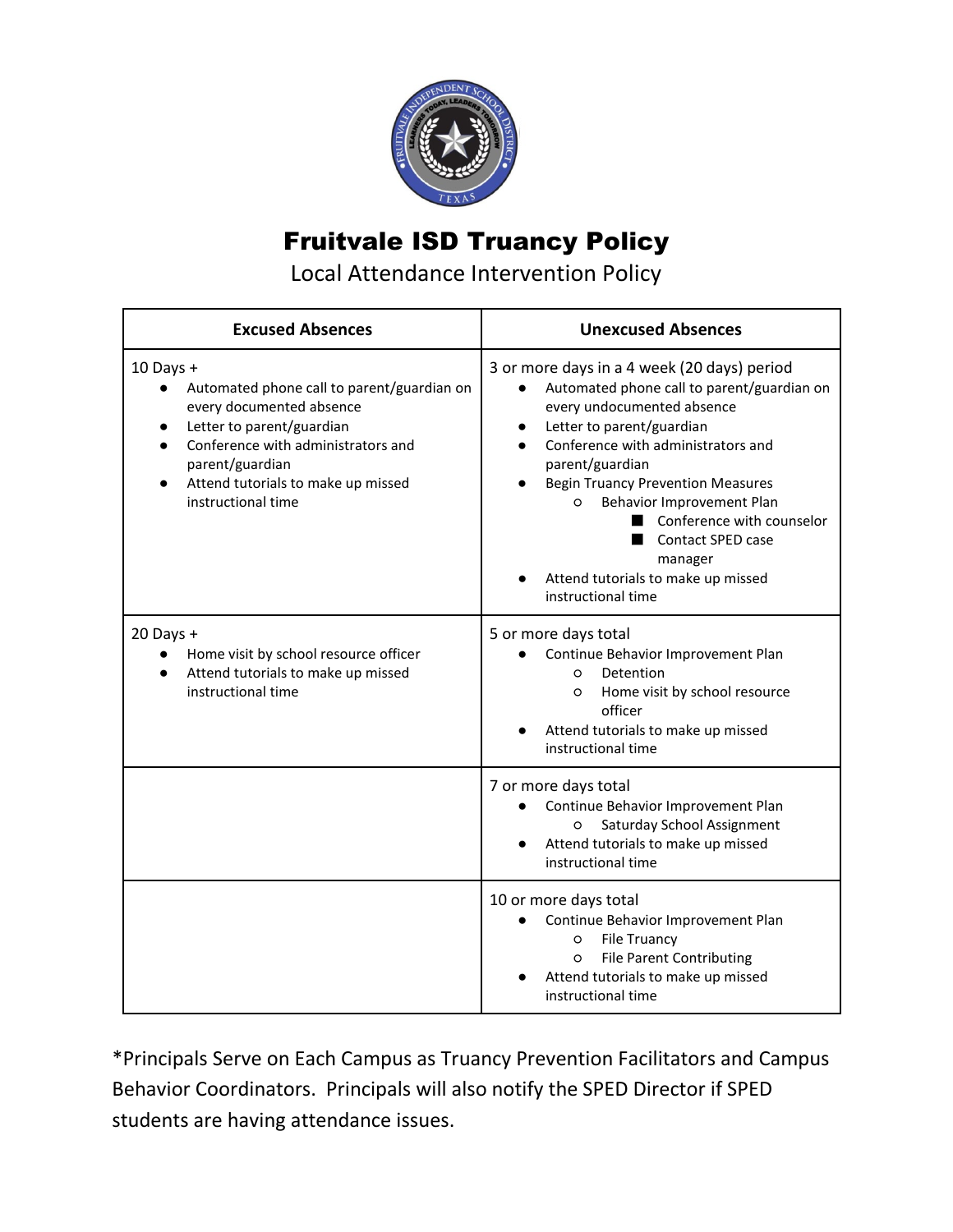

# Fruitvale ISD Truancy Policy

#### Campus Attendance Referral for Truancy Prevention Measures

Student Name:

Truancy Prevention Facilitator:

Dates of Absences:

Truancy Prevention Measures and Dates:

(Check all that apply)

|           | <b>Phone Contact with Parent</b>      | Date: |
|-----------|---------------------------------------|-------|
| $\bullet$ | Administrator Conference with Student | Date: |
| $\bullet$ | Administrator Conference with Parent  | Date: |
| $\bullet$ | Unable to Contact Parent              | Date: |
| $\bullet$ | <b>Warning Letter Sent</b>            | Date: |
| $\bullet$ | Referral To Campus Counselor          | Date: |
| $\bullet$ | Visit by school resource officer      | Date: |
|           | Detention                             | Date: |
| $\bullet$ | Saturday School (3 Fall, 3 Spring)    | Date: |
| $\bullet$ | Truancy Filed on Student              | Date: |
| $\bullet$ | Parent Contributing Filed on Parent   | Date: |
|           |                                       |       |

This statement certifies that the school applied the truancy prevention measures listed above to student; and the truancy prevention measures failed to meaningfully address the student's school attendance.

| Administrator's Signature: |  |
|----------------------------|--|
|                            |  |